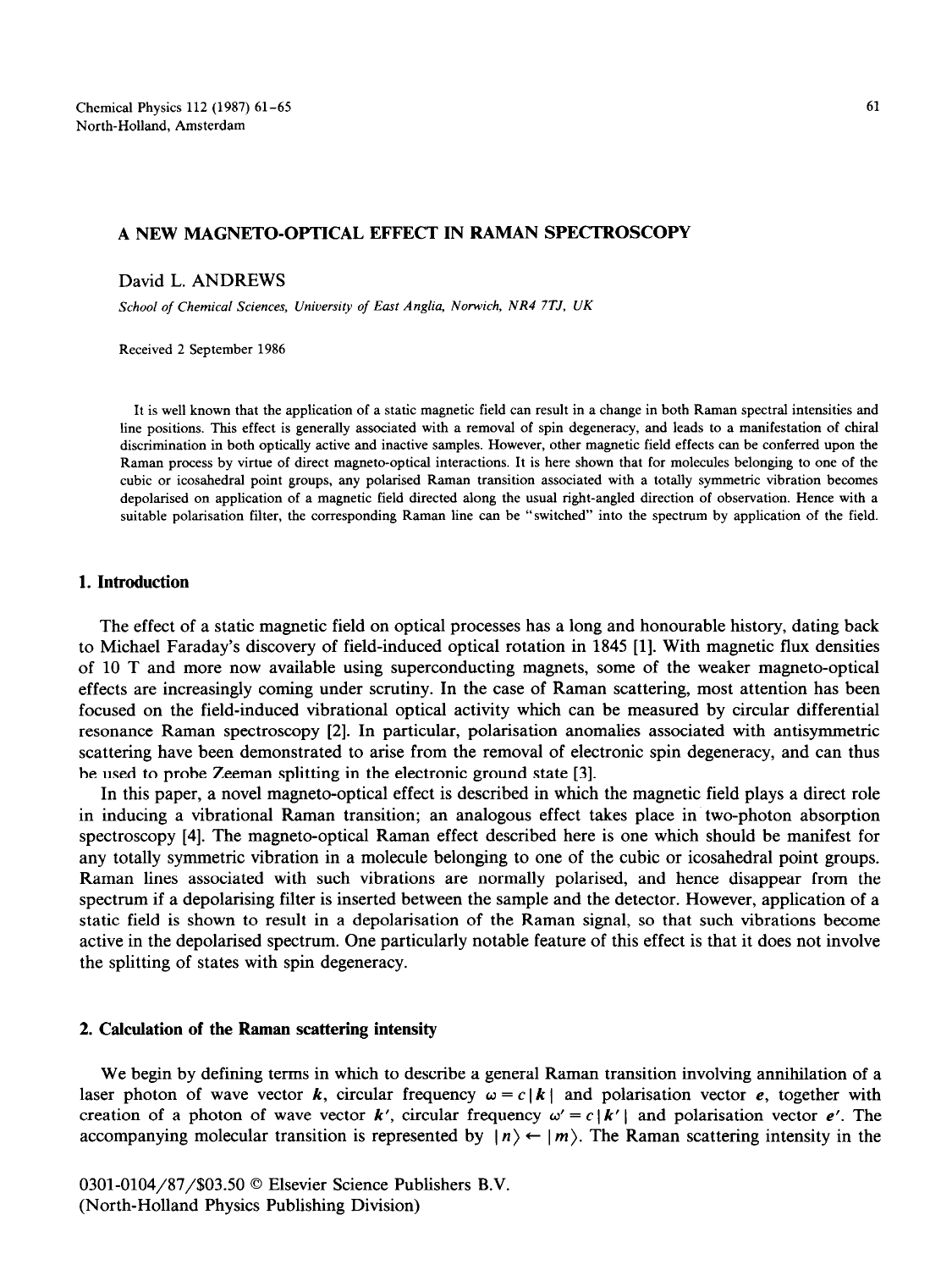presence of a static magnetic field *B* can be calculated using second-order time-dependent perturbation theory, using dressed basis states given by

$$
|r'\rangle = |r\rangle - \sum_{r \neq s} (\mathbf{m}^{sr} \cdot \mathbf{B}) E_{rs}^{-1} |s\rangle, \tag{1}
$$

where  $E_{rs}$  represents the difference in the zeroth-order energies  $E_{r} - E_{s}$ , and  $m^{sr}$  is the magnetic dipole transition moment for the transition  $|s\rangle \leftarrow |r\rangle$ . The states  $|m\rangle$ ,  $|r\rangle$ ,  $|s\rangle$  and  $|n\rangle$  are to be regarded as vibronic states; in the case where the Raman transition is purely vibrational, then  $|m\rangle$  and  $|n\rangle$  are vibrational levels belonging to the electronic ground state. The Raman intensity  $I'(k')$ , defined as the power emitted per unit solid angle about the direction  $k'$ , follows directly from the Fermi rule expression for the scattering rate, and may be written as;

$$
I' = (k'^4 I_0 / 16\pi^2 \epsilon_0^2) \langle |M'_{nm}|^2 \rangle,
$$
 (2)

where  $I_0$  is the laser irradiance, and  $M'_{nm}$  is the reduced matrix element; the angular brackets in eq. (2) denote the rotational average appropriate for a fluid sample. Full details of the quantum electrodynamical methods used for the calculation of the matrix element are discussed in detail elsewhere [5]. Using the implied summation convention for repeated indices, the result is expressible as follows;

$$
M'_{nm} = M'(\alpha) + M'(\chi) + \cdots = \left\{ \alpha_{ij}^{nm}(\omega) e_i' e_j + \chi_{ijk}^{nm}(\omega) e_i' e_j B_k + \cdots \right\},\tag{3}
$$

where  $\alpha_{ij}^{nm}(\omega)$  is the usual Raman scattering tensor, and  $\chi_{ijk}^{nm}(\omega)$  is a third-rank molecular tensor defined by

$$
\chi_{ijk}^{nm} = \sum_{r,s} \left[ \frac{\mu_i^{ns} \mu_j^{sr} m_k^{rm}}{(E_{sn} + \hbar \omega) E_{rm}} + \frac{\mu_i^{ns} m_k^{sr} \mu_j^{rm}}{(E_{sn} + \hbar \omega)(E_{rm} + \hbar \omega)} + \frac{m_k^{ns} \mu_j^{sr} \mu_j^{rm}}{E_{sn}(E_{rm} + \hbar \omega)} + \frac{\mu_j^{ns} \mu_j^{sr} m_k^{rm}}{(E_{sm} - \hbar \omega) E_{rm}} + \frac{\mu_j^{ns} m_j^{sr} \mu_j^{rm}}{(E_{sm} - \hbar \omega)(E_{rm} - \hbar \omega)} + \frac{m_k^{ns} \mu_j^{sr} \mu_j^{rm}}{(E_{sm} - \hbar \omega)(E_{rm} - \hbar \omega)} + \frac{m_k^{ns} \mu_j^{sr} \mu_j^{rm}}{E_{sn}(E_{rm} - \hbar \omega)} \right],
$$
\n(4)

where  $\mu^{sr}$  denotes an electric dipole transition moment.

The leading contribution to the Raman scattering intensity given by eq. (2) comes from the field-independent term in eq. (3). To obtain a result applicable to a fluid medium, it is necessary to effect a rotational average to account for the random molecular orientations [6]. The following result is then obtained for the intensity of depolarised scattering ( $e'$  perpendicular to  $e$ ):

$$
I' = \left(k'^4 I_0 / 480 \pi^2 \epsilon_0^2\right) \left(4 \alpha_{\lambda \mu}^{nm} \overline{\alpha}_{\lambda \mu}^{nm} - \alpha_{\lambda \lambda}^{nm} \overline{\alpha}_{\mu \mu}^{nm} - \alpha_{\lambda \mu}^{nm} \overline{\alpha}_{\mu \lambda}^{nm}\right). \tag{5}
$$

In order to clarify the selection rules, it is useful to recast this equation in terms of irreducible cartesian tensors. The irreducible parts of the Raman tensor are as follows:

$$
\alpha_{\lambda\mu}^{nm} = \alpha_{\lambda\mu}^{(0+)} + \alpha_{\lambda\mu}^{(1+)} + \alpha_{\lambda\mu}^{(2+)},
$$
\n(6)

$$
\alpha_{\lambda\mu}^{(0+)} = \frac{1}{3} \delta_{\lambda\mu} \alpha_{\nu\nu}^{nm},\tag{7}
$$

$$
\alpha_{\lambda\mu}^{(1+)} = \frac{1}{2} \epsilon_{\lambda\mu\nu} (\epsilon_{\sigma\pi\nu} \alpha_{\sigma\pi}^{nm}), \tag{8}
$$

$$
\alpha_{\lambda\mu}^{(2+)} = \frac{1}{2} \left( \alpha_{\lambda\mu}^{nm} + \alpha_{\mu\lambda}^{nm} \right) - \frac{1}{3} \delta_{\lambda\mu} \alpha_{\nu\nu}^{nm}, \tag{9}
$$

where the  $\epsilon$  denotes the Levi-Civita antisymmetric tensor. The three irreducible terms given by eqs. (7)–(9) are simply the trace, the antisymmetric part and the symmetric part of the Raman tensor, respectively, embedded in second-rank tensor space. Contracted with themselves, these are related to the more familiar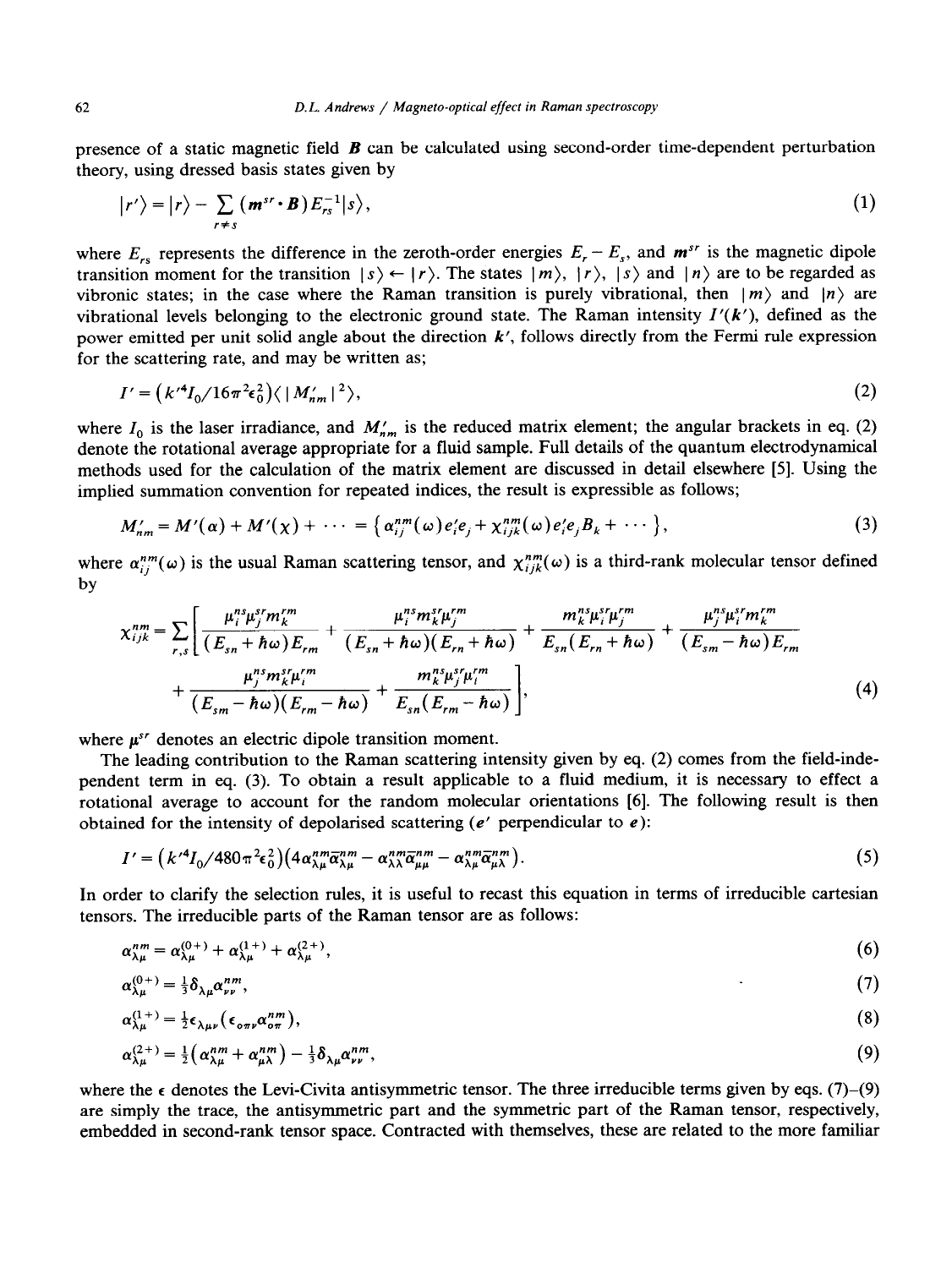Raman parameters  $\alpha^2$ ,  $\delta^2$  and  $\gamma^2$  [7] by the relations  $\alpha_{\lambda\mu}^{(0)+}\overline{\alpha}_{\lambda\mu}^{(0)+} = 3\alpha^2$ ;  $\alpha_{\lambda\mu}^{(1)}\overline{\alpha}_{\lambda\mu}^{(1)+} = \frac{2}{3}\delta^2$ ;  $\alpha_{\lambda\mu}^{(2)}\overline{\alpha}_{\lambda\mu}^{(2)+} = \frac{2}{3}\gamma^2$ It is well known that the antisymmetric contribution (weight  $1 +$ ) is vanishingly small for vibration Raman transitions if the excitation frequency is well away from an optical absorption band; however, the term is retained in the development of the theory below so as to additionally include the possibility of application to either near-resonance or, equally, an electronic Raman transition.

In terms of the irreducible parts of the scattering tensor, the result of eq. (5) is now expressed as;

$$
I' = \left(k'^4 I_0 / 480 \pi^2 \epsilon_0^2\right) \left(5 \alpha_{\lambda \mu}^{(1)} \overline{\alpha}_{\lambda \mu}^{(1)} - 3 \alpha_{\lambda \mu}^{(2)} \overline{\alpha}_{\lambda \mu}^{(2)}\right). \tag{10}
$$

The important feature of this result is that although in general it contains tensor components of both weight  $1 +$  and weight  $2 +$  character, there is no weight  $0 +$  term.

In the presence of the magnetic field, the leading correction to eq. (10) comes from the cross-terms involving  $M'(\alpha)\overline{M'}(\chi)$  and its complex conjugate. If the field is oriented in the direction defined by  $e \times e'$ , then the rotational average of these two cross-terms gives a vanishing result. However the correction term next largest in magnitude, which results from  $|M'(x)|^2$ , persists after rotational averaging and gives

$$
I' = (k'^4 B^2 I_0 / 3360 \pi^2 \epsilon_0^2) [16 \chi_{\lambda \mu \nu} \overline{\chi}_{\lambda \mu \nu} - 5(\chi_{\lambda \lambda \mu} \overline{\chi}_{\nu \nu \mu} + \chi_{\lambda \mu \lambda} \overline{\chi}_{\nu \mu \nu} + \chi_{\lambda \mu \mu} \overline{\chi}_{\lambda \nu \nu} + \chi_{\lambda \mu \nu} \overline{\chi}_{\lambda \nu \mu} + \chi_{\lambda \mu \nu} \overline{\chi}_{\mu \lambda \nu} + \chi_{\lambda \mu \nu} \overline{\chi}_{\nu \mu \lambda}) + 2(\chi_{\lambda \lambda \mu} \overline{\chi}_{\mu \nu \nu} + \chi_{\lambda \lambda \mu} \overline{\chi}_{\nu \mu \nu} + \chi_{\lambda \mu \lambda} \overline{\chi}_{\mu \nu \nu} + \chi_{\lambda \mu \lambda} \overline{\chi}_{\nu \nu \mu} + \chi_{\lambda \mu \mu} \overline{\chi}_{\nu \lambda \nu} + \chi_{\lambda \mu \nu} \overline{\chi}_{\nu \lambda \mu} + \chi_{\lambda \mu \mu} \overline{\chi}_{\nu \nu \lambda} + \chi_{\lambda \mu \nu} \overline{\chi}_{\mu \nu \lambda})].
$$
\n(11)

Once again this equation is most useful when recast in terms of irreducible tensors. The programme for reduction of a third-rank cartesian tensor into irreducible parts is less well known [8-10], and gives the following results:

$$
\chi_{\lambda\mu\nu}^{nm} = \chi_{\lambda\mu\nu}^{(0+)} + \chi_{\lambda\mu\nu}^{(1+)} + \chi_{\lambda\mu\nu}^{(2+)} + \chi_{\lambda\mu\nu}^{(3+)}\,,\tag{12}
$$

$$
\chi_{\lambda\mu\nu}^{(0+)} = \frac{1}{6} \epsilon_{\lambda\mu\nu} \left( \epsilon_{\rho\sigma\tau} \chi_{\rho\sigma\tau}^{nm} \right), \tag{13}
$$

$$
\chi_{\lambda\mu\nu}^{(1+)} = \frac{1}{10} \Big[ 4 \big( \delta_{\lambda\mu} \chi_{\rho\rho\nu}^{nm} + \delta_{\lambda\nu} \chi_{\rho\mu\rho}^{nm} + \delta_{\mu\nu} \chi_{\lambda\rho\rho}^{nm} \big) - \big( \delta_{\lambda\nu} \chi_{\rho\rho\mu}^{nm} + \delta_{\mu\nu} \chi_{\rho\rho\lambda}^{nm} + \delta_{\lambda\mu} \chi_{\rho\nu\rho}^{nm} + \delta_{\mu\nu} \chi_{\rho\lambda\rho}^{nm} + \delta_{\lambda\mu} \chi_{\rho\rho\rho}^{nm} + \delta_{\lambda\nu} \chi_{\rho\rho\rho}^{nm} \Big], \tag{14}
$$

$$
\chi_{\lambda\mu\nu}^{(2+)} = \frac{1}{6} \epsilon_{\lambda\mu\tau} \left( 2 \epsilon_{\rho\sigma\tau} \chi_{\rho\sigma\nu}^{nm} + 2 \epsilon_{\rho\sigma\nu} \chi_{\rho\sigma\tau}^{nm} + \epsilon_{\rho\sigma\tau} \chi_{\nu\rho\sigma}^{nm} + \epsilon_{\rho\sigma\nu} \chi_{\tau\rho\sigma}^{nm} \right) + \frac{1}{6} \epsilon_{\mu\nu\tau} \left( 2 \epsilon_{\rho\sigma\tau} \chi_{\lambda\rho\sigma}^{nm} + 2 \epsilon_{\rho\sigma\lambda} \chi_{\tau\rho\sigma}^{nm} + \epsilon_{\rho\sigma\tau} \chi_{\rho\sigma\lambda}^{nm} + \epsilon_{\rho\sigma\lambda} \chi_{\rho\sigma\tau}^{nm} \right) - \frac{2}{3} \epsilon_{\lambda\mu\nu} \left( \epsilon_{\rho\sigma\tau} \chi_{\rho\sigma\tau}^{nm} \right),
$$
(15)

$$
\chi_{\lambda\mu\nu}^{(3)+} = \frac{1}{6} \left( \chi_{\lambda\mu\nu}^{nm} + \chi_{\lambda\nu\mu}^{nm} + \chi_{\mu\lambda\nu}^{nm} + \chi_{\nu\lambda\mu}^{nm} + \chi_{\nu\mu\lambda}^{nm} \right)
$$
  
 
$$
- \frac{1}{15} \left[ \delta_{\lambda\mu} \left( \chi_{\rho\rho\nu}^{nm} + \chi_{\rho\nu\rho}^{nm} + \chi_{\nu\rho\rho}^{nm} \right) + \delta_{\lambda\nu} \left( \chi_{\rho\rho\mu}^{nm} + \chi_{\rho\mu\rho}^{nm} + \chi_{\mu\rho\rho}^{nm} \right) + \delta_{\mu\nu} \left( \chi_{\rho\rho\lambda}^{nm} + \chi_{\rho\lambda\rho}^{nm} + \chi_{\lambda\rho\rho}^{nm} \right) \right]. \tag{16}
$$

For later reference, it is worth noting that although the weight  $0 +$  result represents the fully index-antisymmetric part of the tensor  $\chi^{nm}$ , this does *not* disappear even for off-resonance vibrational Raman transitions. Using the transformation matrices given in ref.  $(11)$ , eq.  $(11)$  is now reexpressed as follows;

$$
I' = \left(k'^4 B^2 I_0 / 3360 \pi^2 \epsilon_0^2\right) \left(5 \chi_{\lambda \mu \nu}^{(0+)} \overline{\chi}_{\lambda \mu \nu}^{(0+)} + 14 \chi_{\lambda \mu \nu}^{(2+)} \overline{\chi}_{\lambda \mu \nu}^{(2+)} + 5 \chi_{\lambda \mu \nu}^{(3+)} \overline{\chi}_{\lambda \mu \nu}^{(3+)}\right). \tag{17}
$$

Comparing the result with the field-independent result, eq. (10), reveals that transitions associated with both weights  $0 +$  and  $3 +$  become allowed only when the field is present. The significance of this feature can now be explored further by reference to the Raman selection rules.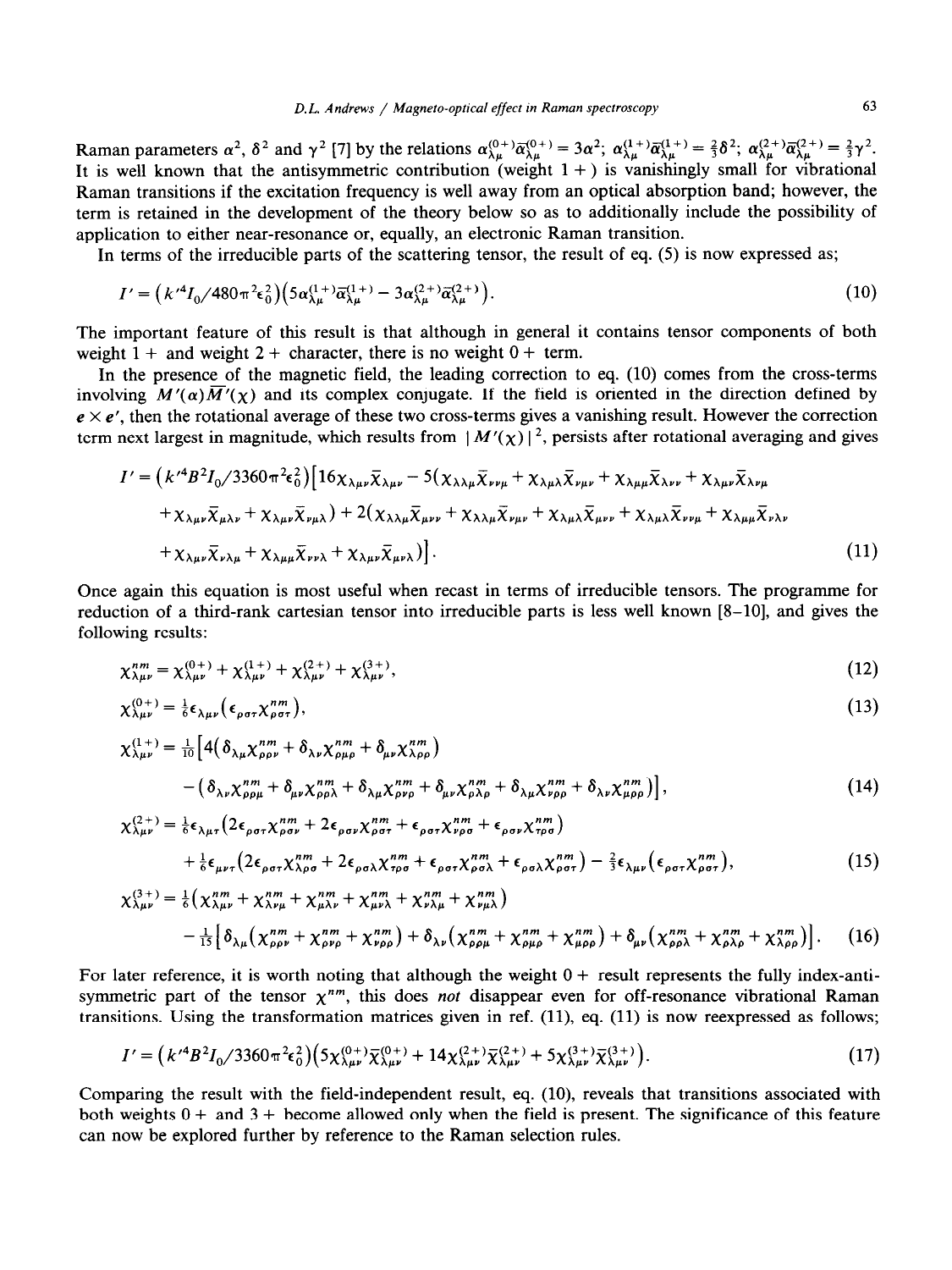#### **3. Irreducible tensors and** selection rules

The transformation properties of each of the Raman scattering tensors under the operations of the full rotation group are obtained by coupling the representations of the appropriate electric dipole and magnetic dipole moments, and are thus given by:

$$
D^{(1-)} \otimes D^{(1-)} = D^{(0+)} \oplus D^{(1+)} \oplus D^{(2+)}.
$$
\n(18)

$$
D^{(1-)} \otimes D^{(1-)} \otimes D^{(1+)} = D^{(0+)} \oplus 3D^{(1+)} \oplus 2D^{(2+)} \oplus D^{(3+)} \tag{19}
$$

for  $\alpha_{ij}^{ym}(\omega)$  and  $\chi_{ijk}^{nm}(\omega)$  respectively. Tensor components which transform under the totally symmetric representation  $D^{(0+)}$  behave as scalars;  $D^{(1+)}$  components have the transformation properties of rotations; the  $D^{(2+)}$  components transform together as a traceless, index-symmetric axial second-rank tensor, and the  $D^{(3+)}$  components as a traceless, fully index-symmetric axial third-rank tensor.

The essential selection rule for Raman transitions is that the product of the representations of the initial and final states must contain an irreducible representation spanned by components of the appropriate transition tensor [12]. In the case of a fundamental vibrational transition, this reduces to a requirement for the irreducible representation of the vibration itself to be spanned by the tensor components. In the particular case of a totally symmetric vibration in a molecule belonging to one of the cubic or icosahedral point groups T,  $T_h$ ,  $T_d$ , O, O<sub>h</sub>, I or I<sub>h</sub>, the only tensor components which are not identically zero are those which transform as a scalar, in other words the weight  $0 +$  components. The absence of any such components from the result given by eq. (6) thus has the well-known implication that any such vibration is inactive in the depolarised Raman spectrum, and the Raman signal is thus regarded as fully polarised [13].

However, the appearance of weight  $0 +$  components in the field-induced term given by equation (17) means that the magnetic field allows depolarised Raman scattering to occur even for these vibrations. Thus when the Raman signal of a molecule with suitably high symmetry is collected through a polarisation analyser crossed with respect to the pump laser polarisation, a magnetic field can be used to "switch" the totally symmetric vibrations into the spectrum. Examples are afforded by the breathing modes of methane and sulphur hexafluoride.

#### **4. Discussion**

An estimate can readily be made of the likely magnitude of the effect discussed above. Inspection of the detailed structure of the  $\alpha^{nm}$  and  $\chi^{nm}$  tensors shows that the field-induced rate given by eq. (17) is smaller than the normal Raman scattering rate by a factor of the order of  $\beta^2 = (m^{pq} \cdot B/\Delta E)^2$ , where  $m^{pq}$  is a typical magnetic dipole transition moment and  $\Delta E$  a typical detuning from resonance. Thus if  $|\mathbf{m}^{pq}| \approx 1$ Bohr magneton,  $|\mathbf{B}| \approx 1$  T and  $\Delta E \approx 500 \text{ cm}^{-1}$ , the value of  $\beta$  is approximately  $10^{-3}$ , so that the scattering is less intense than a typical Raman signal by a factor of about  $10^{-6}$ . This is still appreciably more intense than, for example, the typical intensity of a hyper-Raman spectrum, although the necessity for collection of the scattered light through a magnet aperture would impose a further limitation. However, with a magnetic field of 10 T such as is now commonly available from superconducting magnets,  $\beta$  has a value of about  $10^{-2}$ , making the field-induced intensity only about  $10^{-4}$  times smaller than that of a normal Raman signal. This kind of signal level is similar to that associated with the circular differential Raman scattering displayed by optically active molecules, which is well established as an experimental technique [14]. Measurement of the effect would therefore call for the adoption of similar instrumental methods based on electro-optic modulation of the laser beam coupled with phase-sensitive detection. Hence the effect described here should certainly be amenable to experimental verification.